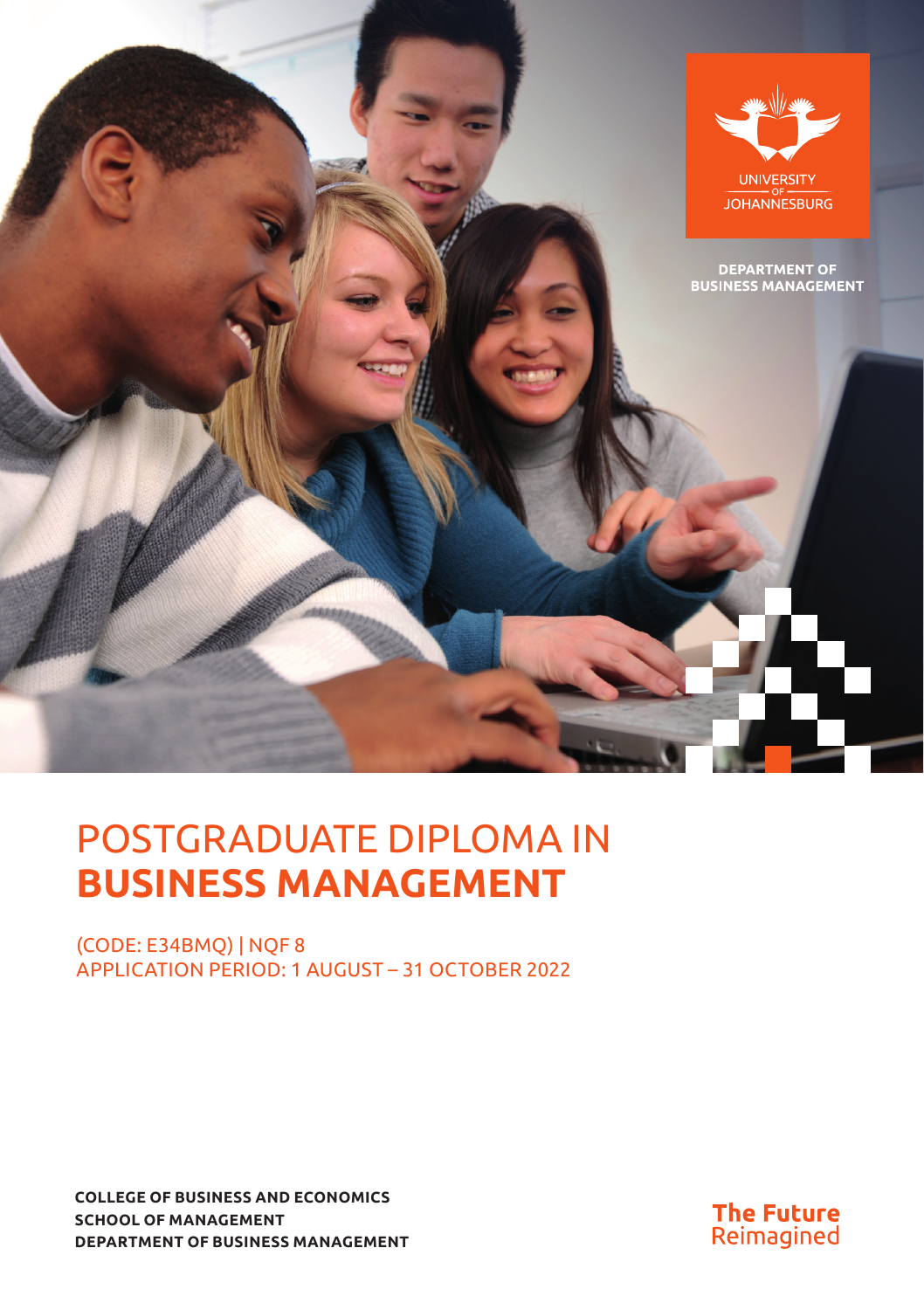## **POSTGRADUATE DIPLOMA IN BUSINESS MANAGEMENT**



| Introduction                                        | 1 |  |
|-----------------------------------------------------|---|--|
| Programme Goals<br>1                                |   |  |
| Who would benefit from this programme?<br>1         |   |  |
| The tuition model                                   | 1 |  |
| The language of tuition                             | 1 |  |
| Modules offered                                     | 1 |  |
| Full-time                                           | 1 |  |
| Module alignment                                    | 3 |  |
| Module descriptions<br>٠                            | 3 |  |
| - Strategic Management (STM8X09)                    | 3 |  |
| - Strategic Innovation (STM8X08)                    | 3 |  |
| - Contemporary Marketing (CMI8X02)                  | 4 |  |
| - Risk Enterprise Management (STM8X02)              | 4 |  |
| - Supply Chain Management (SMA8X01)                 | 4 |  |
| - Organisation Renewal and Transformation (ORT8X01) | 4 |  |
| - Research Methodology (STMX06)                     | 4 |  |
| - Research Project (STM8X07)                        | 4 |  |
| Assessment practices                                | 4 |  |
| 5<br>Class participation                            |   |  |
| Opportunities for interaction                       | 5 |  |
| Initiated by Students                               | 5 |  |
| Initiated by the Programme Management<br>٠          | 5 |  |
| Group Work (Cooperation)                            | 5 |  |
| <b>Future studies</b>                               | 5 |  |
| 5<br>Admission requirements                         |   |  |
| How to apply                                        | 5 |  |
| Fees                                                | 6 |  |
| How to contact us                                   | 6 |  |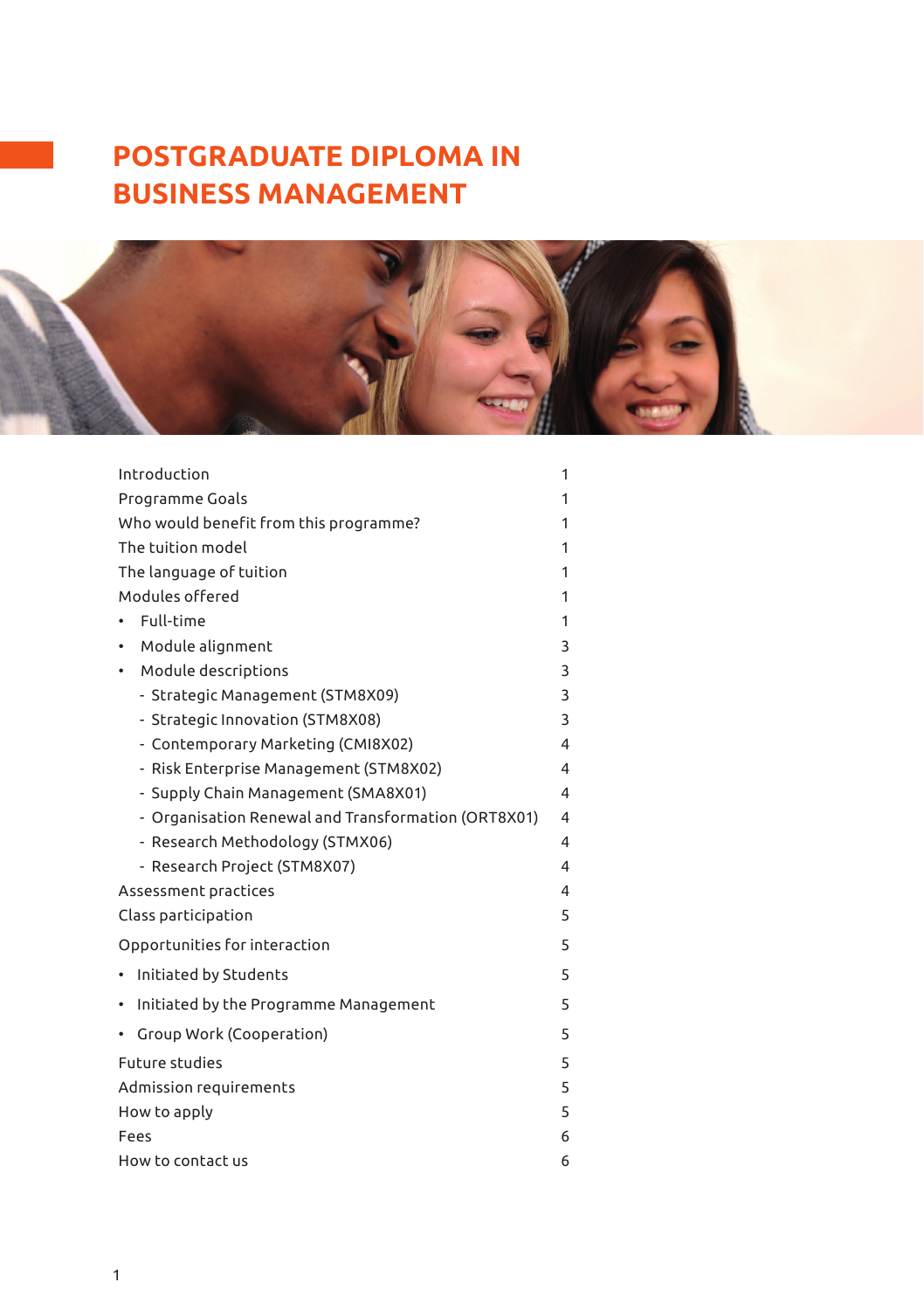#### **INTRODUCTION**

The Postgraduate Diploma in Business Management (Code: 112248) is an NQF 8 level postgraduate programme in commerce, offered by the Department of Business Management. The qualification aims to develop learners who aspire to improve their managerial capabilities for junior and middle management levels in organisations. This brochure provides information on the programme courses and the facilitation thereof, the admission procedure, the various opportunities for students and other relevant information.

#### **PROGRAMME GOALS**

The purpose of this qualification is to strengthen and deepen the learners' knowledge and to develop applied competence in understanding, analysing, interpreting current thinking, practice, and research methods in the area of Business Management. The qualification aims to prepare learners to meaningfully contribute to the organisation's management, innovation, and transformation.

## **WHO WOULD BENEFIT FROM THIS PROGRAMME?**

Students in possession of an undergraduate qualification who are junior and middle managers and require exposure to certain managerial competencies in order to manage organisations more effectively and efficiently, thereby contributing broadly to a more prosperous society, could benefit from studying towards the Postgraduate Diploma in Business Management.

## **THE TUITION MODEL**

The programme is presented over 12 months on a full-time basis. Classes will be on weekday evenings and class attendance is compulsory. **Due to Covid-19, some classes may be conducted online.** The use of technology (for example, the Internet, email, uLink (Blackboard), Microsoft Word) is a requirement to write and present assignments, receive learning material, research topics and utilise opportunities for interactive discussions.

## **THE LANGUAGE OF TUITION**

Classes and the study material are presented in English. Therefore, class discussions and student participation will take place in English.

#### **MODULES OFFERED**

The programme consists of eight (8) compulsory modules and NO electives.

#### **Full-Time**

The full-time programme is presented over ONE year. Students have to enrol for four (4) semester (14 week) modules in the first semester and four (4) modules in the second semester.

Class attendance is compulsory. Classes (lectures) normally take place four times a week. This is just a guideline as venue availability determines the time table. The course starts in February and MUST be completed within one (1) year (two semesters).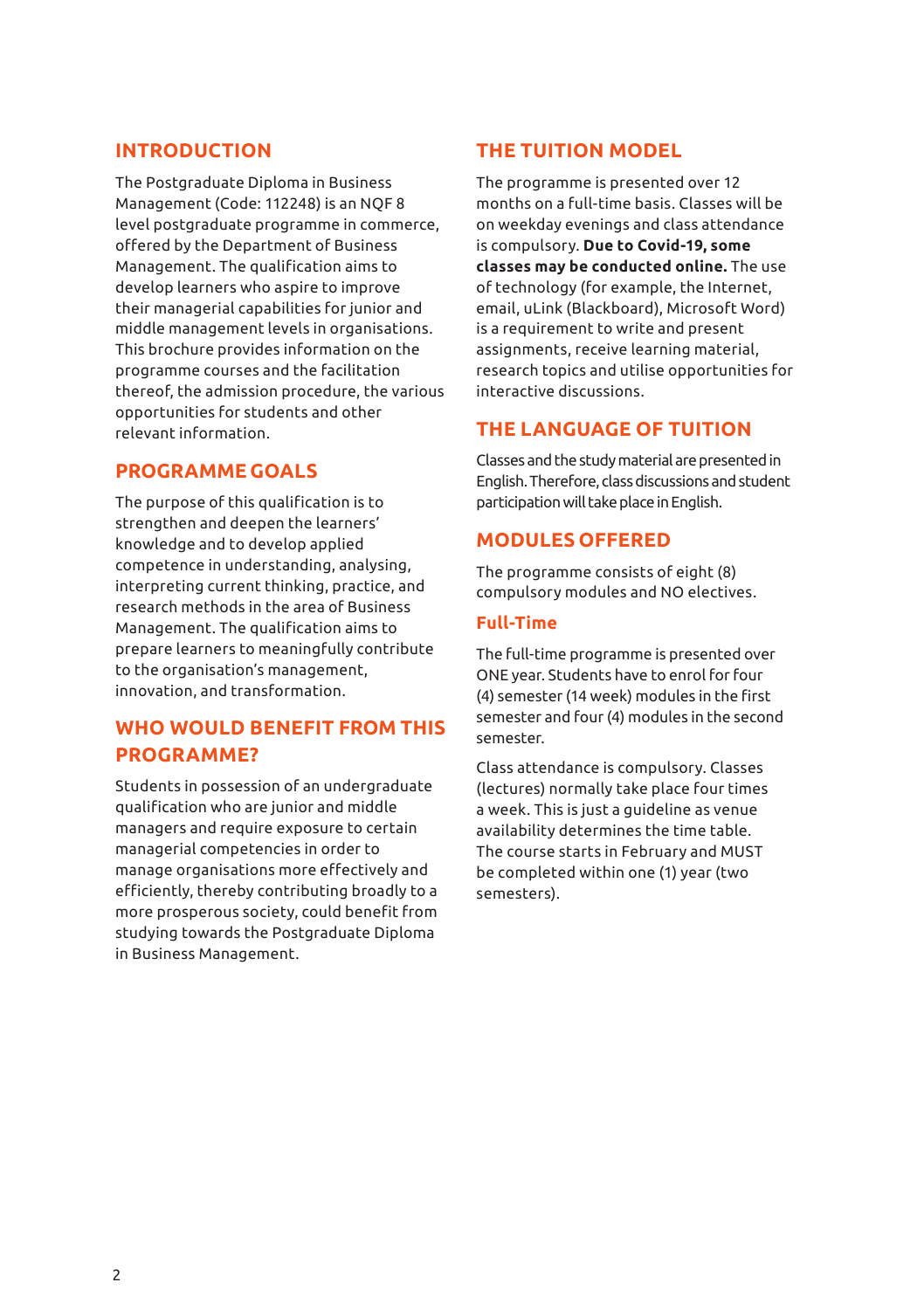The full-time modules are as follows:

| <b>First Semester</b>                                  | <b>Second Semester</b>               |
|--------------------------------------------------------|--------------------------------------|
| Strategic Management (STM8X09)                         | Contemporary Marketing (CMI8X02)     |
| Strategic Innovation (STM8X08)                         | Supply Chain Management (SMA8X01)    |
| Research Methodology (STM8X06)                         | Enterprise Risk Management (STM8X02) |
| Organisational Renewal and Transformation<br>(ORT8X01) | Research Project (STM8X07)           |

#### **Module alignment**

The main focus of this qualification is to empower junior and middle managers with the knowledge and applied competence in understanding, analysing, interpreting current thinking, practice, and research methods in the area of Business Management. With this and the purpose of the programme in mind, the modules in the curriculum are supportive of each other. Individuals in their managerial capacity need to understand the importance of various managerial competencies that can be implemented to effectively and efficiently manage their respective organisations. The articulation is presented in the diagram below.

#### **Diagram 1.**

#### **Module Articulation**



#### **Module descriptions**

#### **Strategic Management (STM8X09)**

The purpose of the module is to provide students with an in-depth view of strategic management and to prepare them for challenges in the South African business environment.

Students should develop intellectual competencies and practical skills in the acquisition, analysis, interpretation and application of strategic management in all sectors of business. Students should be able to critique an organisation's strategy and strategic plan.

#### **Strategic Innovation (STM8X08)**

The purpose of the module is to provide the student with an in-depth understanding of strategic innovation and prepare them to create and revitalise the business idea and concept of the organisation within a rapidly changing business environment. Students should develop intellectual competencies and practical skills in the acquisition, analysis, interpretation and application of strategic innovation in all sectors of business. Students should further be able to reflect on advanced strategic innovation decisions and applications to assess the effect thereof in a holistic organisational context.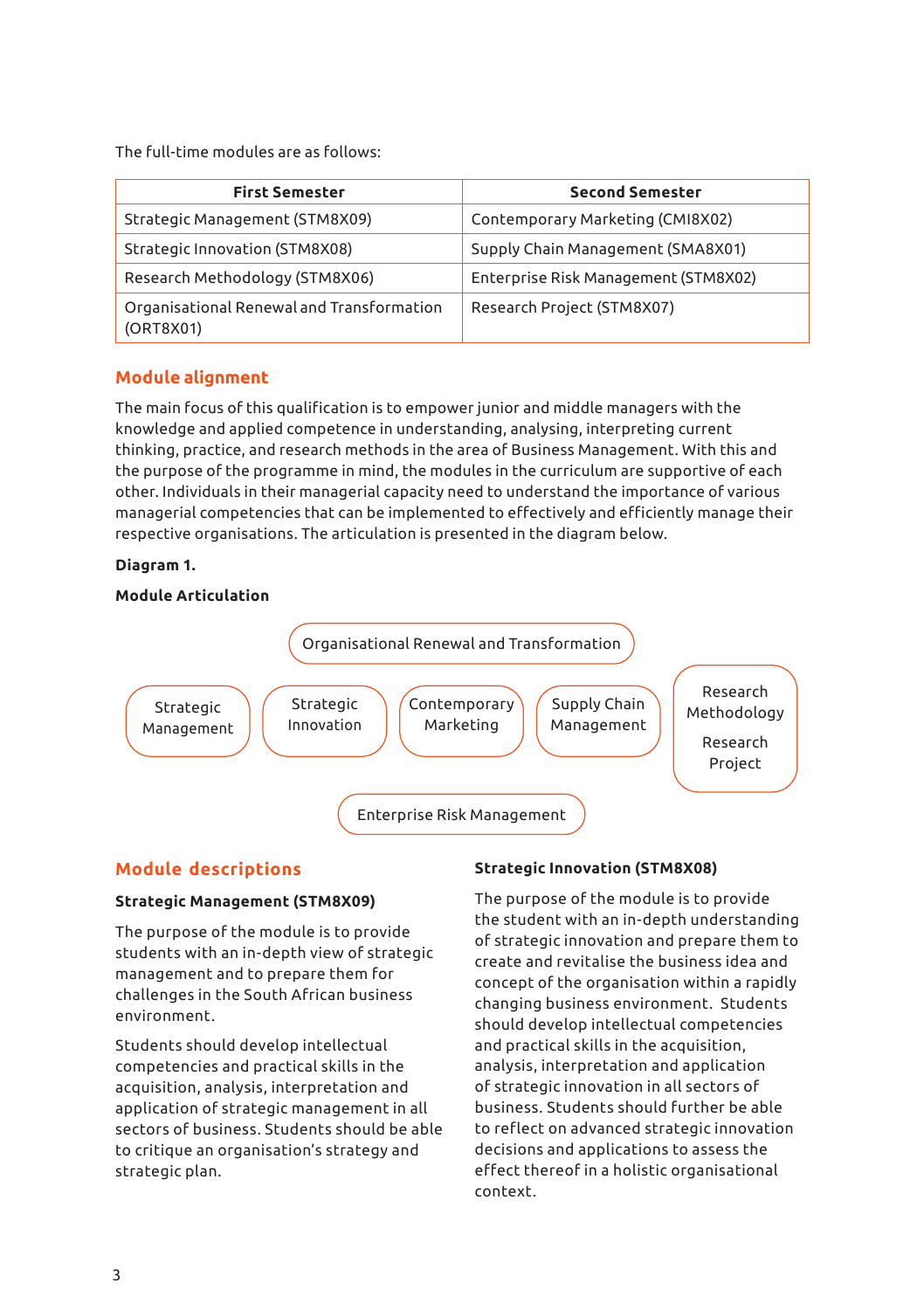#### **Contemporary Marketing (CM18X02)**

The purpose of this module is to provide the student with the knowledge and skills necessary to discuss the related contemporary marketing management issues, to realise the importance these issues play in our economy and to allow students to critically evaluate challenges faced and the future role of some of the contemporary marketing management issues addressed.

#### **Enterprise Risk Management (STM8X02)**

The module is intended to develop the student's ability to use Enterprise Risk Management (ERM) as a business enabler tool. This module not only equips learners to identify enterprise risk management related issues, but also equip them with a methodology to do an ERM assessment, enable them to compile an ERM plan and to implement this plan.

#### **Supply Chain Management (SMA8X02)**

The module is intended to enable students to critically analyse and explain the principles and importance of supply chain management and to develop an understanding of how supply chain management impacts all areas of the business organisation and can improve competitive positions by employing supply chain practices.

#### **Organisational Renewal and Transformation (ORT8X01)**

To provide the student with knowledge and applied competence that will enable them to contribute to the development, renewal and transformation of organisations. The module highlights the need and process to design, renew, and transform organisations that lead and respond to ever-changing South African, African, and global imperatives.

#### **Research Methodology (STM8X06)**

The main purpose of this module is for students to understand the rationale for research and to gain skills in undertaking field research. This module is focused on the theory required to conduct scientific research. The module culminates in the submission of a scientifically correct and academically

sound research proposal that is generated simultaneously with the research project.

#### **Research Project (STM8X07)**

This module aims to develop students' intellectual competencies and practical skills in doing scientifically correct and academically sound research on a topic in the field of Business Management.

The module is intended to develop the student's ability to conduct empirical research and to report thereon in an academic, scientifically sound article.

## **ASSESSMENT PRACTICES**

Students in this programme are continuously assessed through formal and informal formativeand final summative assessments. You are referred to the Academic Regulations (10.2) for assessment details.

Formative assessment consists of: theoretical and practical group assignments, poster presentations, class discussions based on additional reading and case studies, theoretical and practical individual assignments and class assessments, and formal module assessments.

For a semester module, three assessments (which includes a final assessment/ exam) must be done.

 A student must obtain a semester module mark of 40% to gain examination entry. The module mark is calculated according to each module's unique composition.

A sub-minimum mark of 40% must be achieved for the examination paper or examination equivalent assignment submission. A final mark is calculated as follows: the module mark counts 50% and the examination mark counts 50%. Students pass this module if they have a final mark of at least 50%. Students obtain the Postgraduate Diploma in Business Management if they pass all eight modules that comprise the qualification. Should a student fail one or two modules a supplementary opportunity is not given automatically. The Academic Regulations guides this process.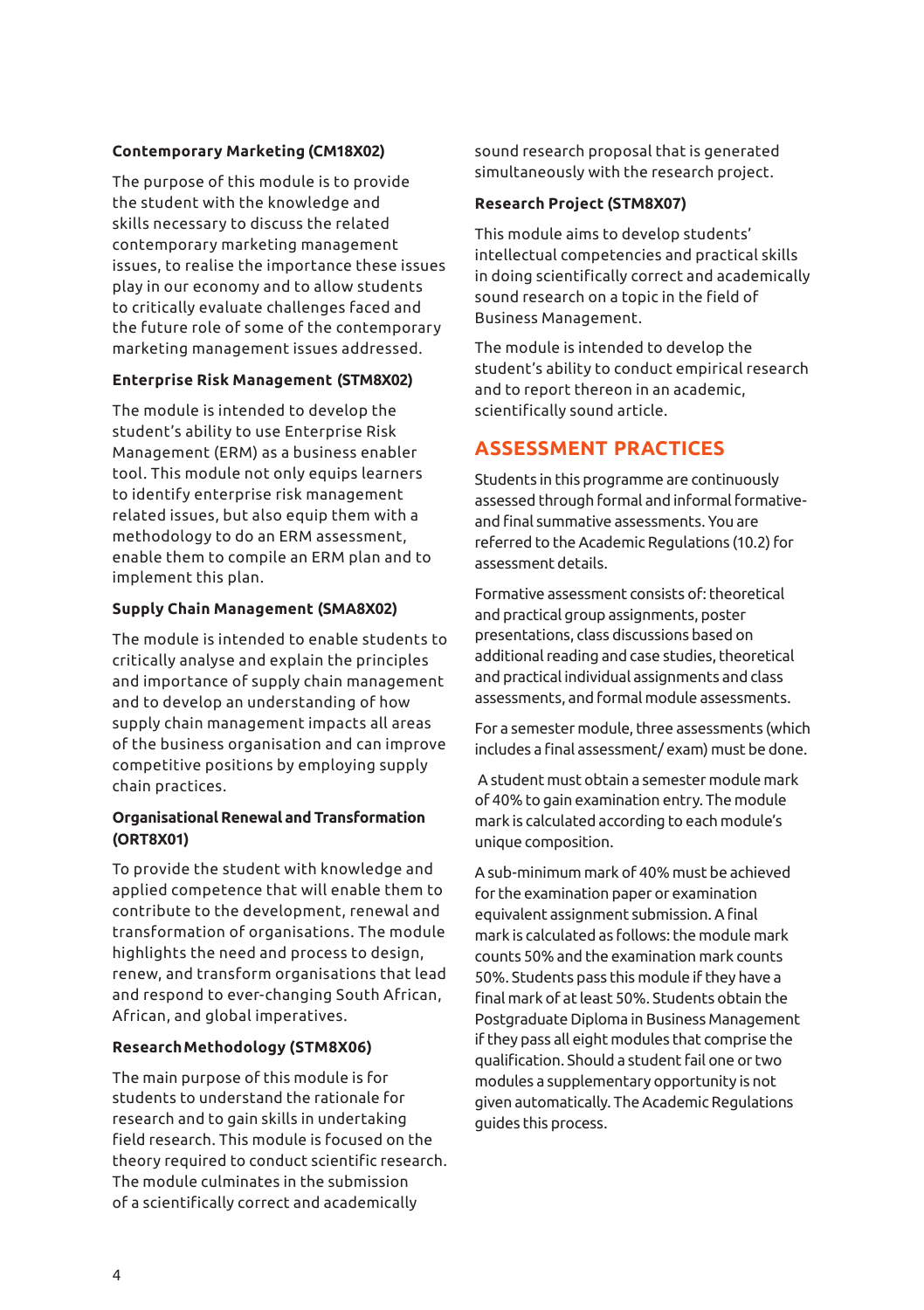## **CLASS PARTICIPATION**

Class attendance and active participation are very important because we learn from one another. Your opinions and thoughts on the assigned study material and on the reading of current news articles that focus on events in the study field are important. A constructive contribution may include observations and questions about the course material as well as current events and answers to questions raised by fellow students.

Examples from your personal and/or organisation's experience are appropriate forms of contributions. Expect to be called upon to partake in class discussions.

## **OPPORTUNITIES FOR INTERACTION**

#### **Initiated by Students**

Students are encouraged to create opportunities to interact and learn, such as an Entrepreneurship/Innovators Club, Consulting Projects, Mentoring Projects, and Community Outreach Projects. The programme management supports and assists these initiatives.

#### **Initiated by the Programme Management**

Additional opportunities for interaction and learning are offered to students, including an orientation-day function at the beginning of the year, a year-end function and various guest speakers from the industry during the academic year.

#### **Group Work (Cooperation)**

Task group work is an important part of this course where students should be able to work together to complete assignments or tasks. You are also required to partake in the Faculty poster competition based on your Research Project. The Department of Business Management annually awards prizes to the best academic performers in the various programmes offered by the department, including the Postgraduate Diploma in Business Management programme.

## **FUTURE STUDIES**

After completion of the Postgraduate Diploma in Business Management, an advanced study could be undertaken in one of the following: MCom Business Management or MBA. The Department of Business Management also provides the opportunity to obtain a doctoral (Business Management) degree, in which research is undertaken under the guidance of a study leader (supervisor).

## **ADMISSION REQUIREMENTS**

A potential student should be in possession of an advanced diploma or a bachelor's degree in a Business Management related field at NQF7 with an average of 60% as stated in the College Rules and Regulations of the University of Johannesburg.

Please be advised that all applications are subjected to a screening process.

## **HOW TO APPLY**

The application period is 1 August

– 31 October 2022. Successful candidates will be notified towards the end of November.

Applicants must apply with or at our Enrolment Centre before completing the Postgraduate Diploma in Business Management) Departmental application form. Please be advised that all applicants are subjected to a screening process.

At our Enrolment Centre we have TWO different methods of applying. You have the option to choose only ONE, please use the below URL and click on Application Process to make your selection.

URL www.uj.ac.za/EN/StudyatUJ/ (Student Enrolment Centre)

Please select ONE of the following TWO methods:

- Online Web Application FREE
- Paper-based Application R200.00

After you have completed your application (method ONE or TWO), please inform the Department of Business Management. Who will then email the compulsory departmental application form to you.